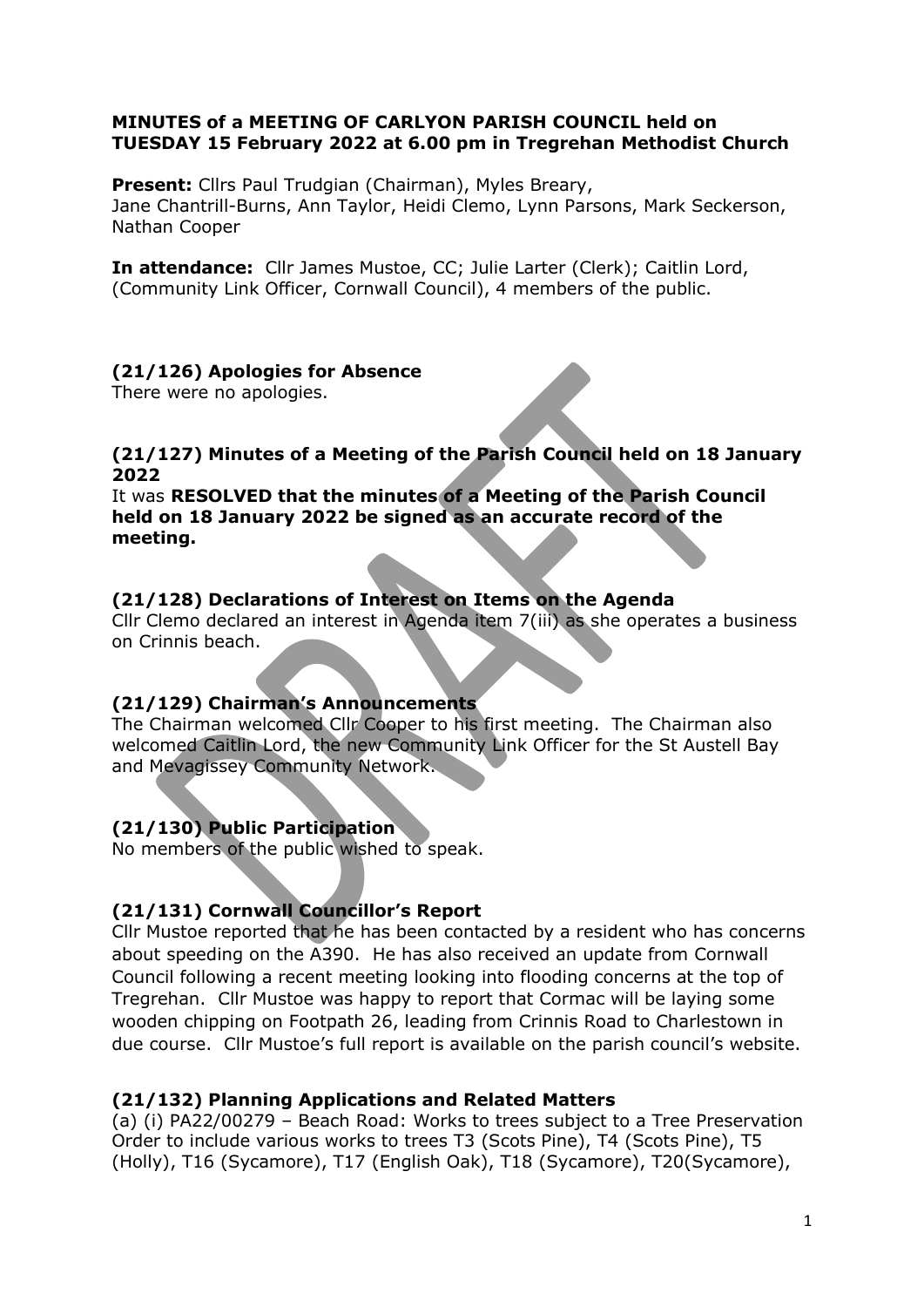T21 (Ash), T23 (Beech), T11 (Strawberry Tree), T18 (Sycamore), G1 (Sessile Oak), G3 (1 Sycamore and 1 Ash) and G7 (1 Holly) as detailed in report It was RESOLVED that the Clerk should respond to the Planning Authority (Cornwall Council) stating that the parish council has no objections to the proposed tree work

(ii) PA22/00415 – Mid Cornwall Business Centre, Par Moor Road: Construction of a new vehicular access to the existing site from Cypress Avenue

It was RESOLVED that the Clerk should respond to the Planning Authority (Cornwall Council) stating that the parish council strongly objects to the application for the following reasons:

Whilst our draft Neighbourhood Development Plan does acknowledge that improvement to existing employment space in the parish will be supported, this is under the condition that such development does not harm the character of the natural and built environment of the parish.

It is our position that this application fails this condition for the following six reasons:

#### 1. Environmental Character

Cypress Avenue is semi-rural in character, without street lighting, and provides a transition between the industrial and commercial areas of Par Moor to the residential and tourist areas of Carlyon Bay. Adding further road junctions and associated road and commercial signage will significantly compromise the character of the avenue and the transition between the very different environments.

#### 2. Landscape Heritage

Cypress Avenue is part of the Tregrehan "Registered Park/Garden" that historically led from the principal entrance of the Tregrehan Estate towards the cliffs at Crinnis and was terminated by the gothic stone arch (which is still in situ and now Grade II Listed). Whilst the southern part of Cypress Avenue is now a public road, the landscape heritage is still clearly evident due to the distinctive straight nature of the avenue and both 19th and 20th century planting of architectural trees. Adding a further junction and signage to the road will compromise and detract from this heritage.

### 3. Encroachment

Cypress Avenue and Carlyon Bay are areas with a tourist related economy and not the industrial economy of St Austell Bay Business Park and Par Moor. We see this application as an encroachment, creating a non-beneficial overlap of the two economic areas. We feel that a distinct boundary between Par Moor and Carlyon Bay must be retained, especially when considering the strategic allocation of Par Moor for industrial/commercial development.

#### 4. Economic Impact

We believe that the visual impact of this application is likely to have a detrimental effect on the existing tourist related businesses in the Carlyon Bay area. Furthermore we note that this application will not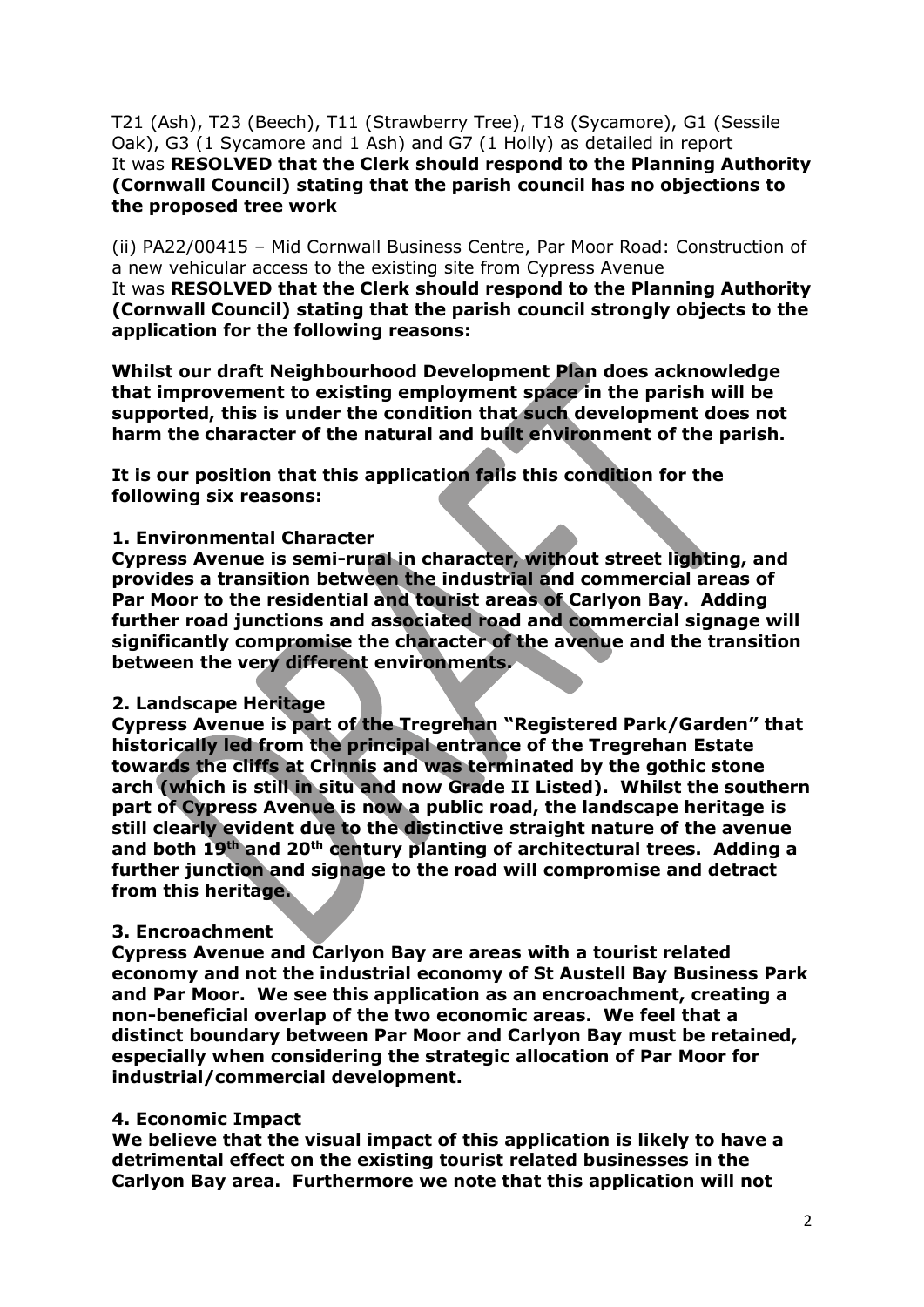provide any further employment opportunities and consequently is likely to have a net negative impact to the economy of the parish.

#### 5. Community Asset Value

Cypress Avenue is considered to be a community asset for both its landscape heritage and the semi-rural transition it provides into Carlyon Bay. Whilst the road has become neglected recently a community volunteer group is now in place to restore and maintain the avenue. The first phase of work is planned to commence in late February 2022. The introduction of the proposed junction will compromise the value of this asset to the community.

#### 6. Loss of Tree and Shrub Vegetation

Whilst we acknowledge that the proposed reduction of vegetation within the application would be relatively small, we strongly feel that consideration should be given to the cumulative impact to the area when considering the agreed strategic allocation of the green fields on Par Moor for industrial development.

Cllr Clemo left the room

(iii) PA21/10167 – Crinnis Beach: Use of the site for pop-up uses for a temporary period to 1 November 2023 with associated works. Pop up venues to accommodate uses within Use Class E(a), E(b), E(d), F1(a), F2(c), and drinking establishments (some with expanded food provision), hot food takeaways, drivein cinema, theatre, live music performances, hire of beach equipment and water sports activities (Sui Generis). Motorised water sports to run between 1 April and 30 October only.

#### It was RESOLVED that the Clerk should respond to the Planning Authority (Cornwall Council) stating that the parish council has no objections to the application.

Cllr Clemo returned to the room.

(b) A 5-day protocol letter had been received from Cornwall Council in relation to PA21/11968 – 22 Sea Road: Retention and completion of a 2 storey extension and creation of dormers to the rear elevation as the Planning Officer was intending to approve the application. It was RESOLVED that the Clerk should respond stating that the parish council retains its objections but on this occasion would agree to disagree with the officer's decision.

### (21/133) Neighbourhood Plan

Mr Malcolm reported that he is waiting for feedback from Cornwall Council as well as some amended maps before he can make amendments to the draft plan.

### (21/134) Cornwall's Housing Crisis

Councillors considered a manifesto produced by Lanteglos-by-Fowey Parish Council and although they shared many of the council's concerns, did not feel it could support the document as it stands.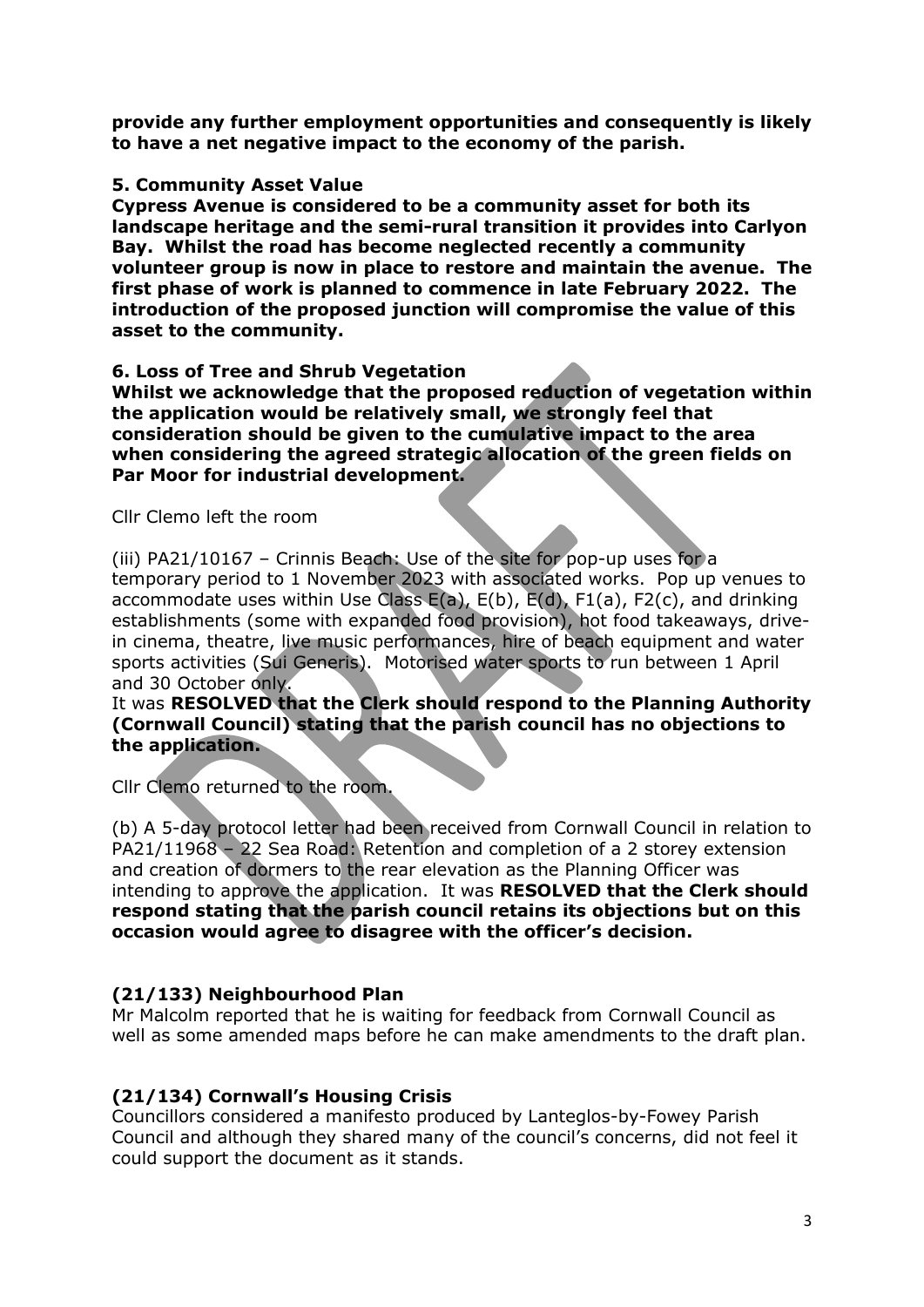## (21/135) Parish Projects

#### (i) Jubilee Celebrations

The Chairman has spoken with Carlyon Bay Hotel who are happy for an event to take place in the Sea Road recreation field from 5.00pm – 10.00pm on Thursday 2 June. A beacon has been ordered and 2 musical groups have been booked. It is hoped to invite children to do the flora dance up Sea Road. There will be stalls, food and drink, and various entertainment. The working party were due to meet after the parish council meeting to progress matters.

A location has been identified in Tregrehan's Jubilee Park for the Jubilee tree – Cllr Mustoe will break the earth, Cllr Seckerson will dig the hole and the Chairman will plant the tree. A commemorative plaque will be purchased as well as a slate plaque for the granite post as agreed last month.

Cllr Breary has made a plan of the work he feels needs to be undertaken and this had been circulated prior to the meeting and will be forwarded to the Highways Officer. The Clerk was asked to book Cormac's community trailer for a Sunday towards the end of February. The Clerk was asked to research wild flower turf.

#### (ii) Cypress Avenue

The first clearance will take place on Sunday 27 February at 10.30. The Cormac community trailer has been booked and it was RESOLVED to authorise expenditure of £50 on Yellow Rattle Seeds and also the purchase of some herbicide to deal with the Pampas grass and additional high viz vests was authorised.

### (21/136) Scheme of Delegation

The Council's Scheme of Delegation was reviewed and will be reviewed again in 12 months' time.

## (20/137) Parish Issues

(i) Tregrehan Playing Fields

Cllr Parsons and a group of volunteers have done some more clearance work and have a little more to do before the bird nesting season on 1 March. Cormac's Community Trailer has been booked for later in March. It was noted that the benches need painting. The Chairman thanked Cllr Parsons and all her volunteers for their hard work.

### (ii) Carlyon Recreation Field

This month's safety check identified that the pedestrian gate by the main entrance is getting rusty which could be a health and safety issue. The Clerk will speak to the council's contractor and obtain a quote for repairing or replacing it.

#### (iii) Beach Development

Cllr Clemo reported that there will be a new promoter in charge of beach activities this year. Cllr Clemo also reported that the steps have now been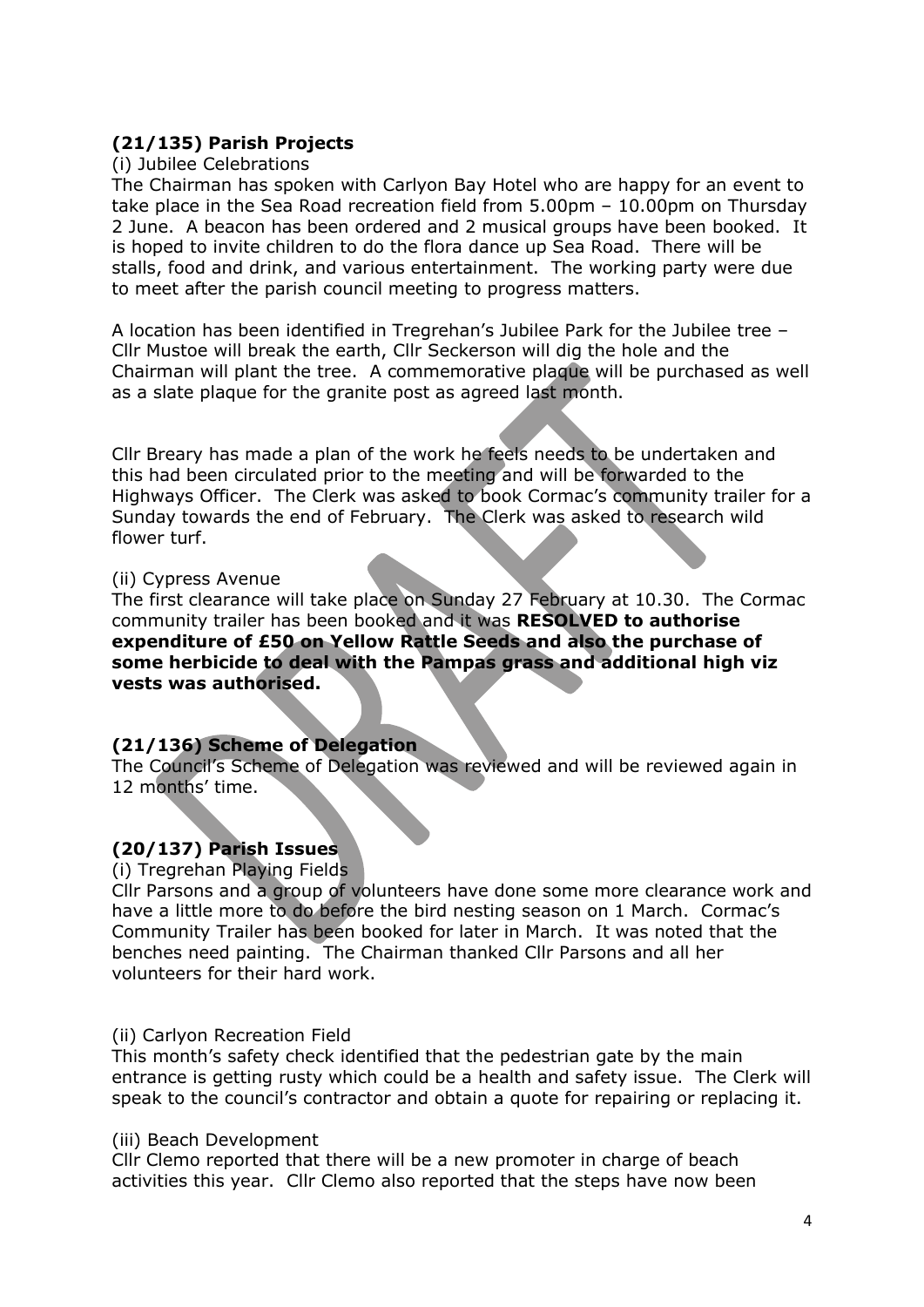cleared and it is planned to open a car park on the beach this summer and dogs will be permitted on the beach all year round.

The Clerk reported that the anticipated planning application for glamping units has been delayed for technical reasons.

#### (iv) Tregrehan Methodist Church

The Clerk reported that Miller Commercial have been appointed to carry out a valuation. A working party comprising of the Chairman, Cllr Clemo and Cllr Taylor was set up to oversee matters.

(v) Highways Matters

The work to drop kerbs in Beach Road has now been completed and the Clerk was asked to write to the Highways Manager thanking her and her team for their speedy and tidy work.

## (21/138) Financial Matters

Current balances were noted and the following payments were authorised:

| DD.         | Lloyds Bank                   | Credit card*                | £357.99 |
|-------------|-------------------------------|-----------------------------|---------|
| <b>BACS</b> | Bullfinch (Gas Equipment) Ltd | Beacon for Jubilee          | £588.00 |
| <b>BACS</b> | Vision ICT                    | Email hosting               | £21.60  |
|             | <b>BACS</b> Cornwall ALC      | <b>Councillor training</b>  | £36.00  |
|             | BACS Mrs J Larter             | February salary and oncosts | f*      |

# (21/139) Meetings/Training Attended by Councillors or the Clerk

18 January – The Clerk and Cllr Mustoe met with 2 Tregrehan residents and representatives from the Environment Agency and Cornwall Council regarding watercourses at the top of the village

21 January – The Clerk attended Casework Assist training

21 January – Councillors and the Clerk attended a virtual briefing from CEG on their proposed glamping site

27 January – Cllr Parsons attended Social Media training for councillors

5 February – Cllr Parsons and volunteers undertook clearance work in Jubilee Park

7 February – Chairman met with Paul Allen from Brend Hotels to discuss Jubilee celebration plans

9 February – Chairman, Cllrs Breary and Chantrill-Burns together with the Clerk attended a site meeting to look at the Cypress Avenue planning application 10 February – Cllr Parsons attended Flood Warden training

## (21/140) Correspondence Received

A list of correspondence had previously been circulated and the following correspondence had been received after publication of the agenda:

- Cornwall Council Town and Parish Council newsletter
- Details of The Great British Spring Clean. It was agreed to hold events on Saturday 26 March at 10.00
- Correspondence regarding the Cypress Avenue planning application